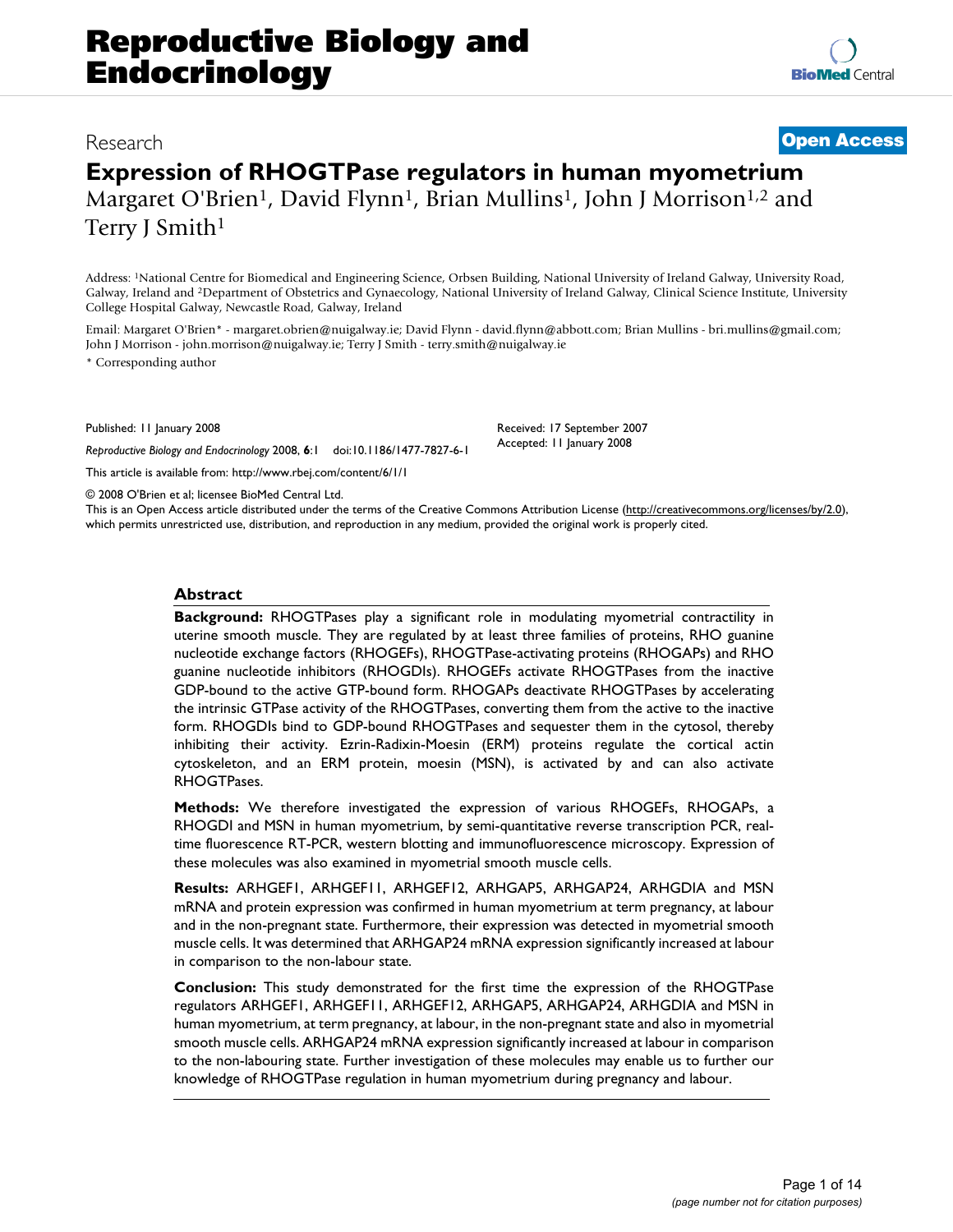# **Background**

Myometrial smooth muscle contractility is regulated by both intracellular calcium concentration  $([Ca^{2+}]_i)$  and by the calcium sensitivity of myofilaments [1]. Calcium sensitisation refers to an increase in smooth muscle tension and/or phosphorylation of MLC at a constant  $[Ca^{2+}]$ ; by inhibition of myosin light chain phosphatase (MLCP). RHOA, a member of the RHOGTPase subfamily, the RAS family of G proteins, is the upstream component along with two target proteins, RHO-associated coil-forming kinase (ROCKI) and its isoform, ROCK2, which are associated with inhibition of MLCP [2]. The RHO family of small GTPases consists of at least 20 members which includes RHO, RAC, CDC42 and RND [3]. *RHOA* mRNA expression increased in human labouring myometrium while active RHOA levels increased in pregnancy and spontaneous preterm labour myometrium [4,5]. *RHOB* mRNA and RND2 and 3 protein expression increased during pregnancy while RHOD protein levels decreased at labour, in comparison to the non-pregnant state [5,6]. RHOGTPases are highly regulated, they cycle between an active GTP-bound and an inactive GDP-bound state and this cycling is regulated by at least three distinct protein families: RHOGTPase guanine nucleotide exchange factors (GEFs), RHO activating proteins (GAPs) and RHO guanine nucleotide dissociation inhibitors (GDIs) [7-9].

RHOGEFs activate RHOGTPases by catalysing GTP for GDP exchange. They contain a Dbl homology domain which is responsible for the catalysis of GDP to GTP and a pleckstrin homology domain which mediates membrane localisation [10]. Some 70 RHOGEFs have been identified in the human geneome [10]. ARHGEF1, (also known as p115-RHOGEF), ARHGEF11 (PDZ-RHOGEF) and ARHGEF12 (LARG) are members of a subgroup of RHOGEFs, known as regulators of G protein signalling (RGS) domain containing RHOGEFs. The RGS domain mediates their binding to and activation of  $Ga_{12/13}$  (and Gq also in the case of ARHGEF12), in response to G-protein coupled receptor activation [11,12]. All three exhibit very selective activation of RHOA [13]. Moreover, ARHGEF11 induces calcium sensitisation in the absence of agonist mediated signalling in rabbit pulmonary artery smooth muscle [14], its expression being up-regulated by estradiol treatment in guinea pig myometrium [15].

RHOGAPs accelerate the low intrinsic GTP hydrolysis rate of most RHO family members, converting the proteins to the GDP-bound inactive conformation [16]. RHOGAPs share a related 140 amino acid domain, that interacts with the GTP-binding core of RHOGTPases [8]. Over 70 RHOGAPs have been identified in eucaryotes [17]. ARHGAP24 (also known as p73-RHOGAP, FilGAP or RC-GAP72) is a filamin A-binding RHOGTPase-activating protein involved in cell polarity, cell morphology and

cytoskeletal organisation and is also a key angiogenic regulator [18-20]. ARHGAP24 acts a specific GTPase activator for RAC, it controls actin remodelling by inactivating RAC, downstream of Rho, which suppresses leading edge protrusion and promotes cell retraction to achieve cell polarity [19]. ARHGAP5 (p190B-RHOGAP) is ubiquitously expressed and has *in vitro* specificity for RHOA, RAC and CDC42 [8]. Inhibition of contractility in rat vascular SMCs is associated with recruitment and accumulation of its isoform, p190-RHOGAP, and its subsequent inactivation of RHOA [21,22].

RHOGDIs bind to RHOGTPases, which are prenylated, and sequester them in the cytosol, thereby inhibiting their activity [9]. There are three mammalian RHO family-specific GDIs, ARHGDIA (also known as RHOGDIα, RHOGDI or RHOGDI 1), RHOGDIβ and RHOGDIγ. ARHGDIA binds to RHOA and B, RAC1 and 2, and CDC42 both *in vitro* and *in vivo*. In addition to their role in the inhibition of RHOGTPases RHOGDIs may also act as positive regulators for the targetting and regulation of RHO activities [23].

Moesin (membrane-organizing extension spike protein, MSN) is an ERM (Ezrin-Radixin-Moesin) regulatory protein and member of the 4.1 super-family [24]. ERM proteins cross-link cortical actin filaments with the plasma membrane and are involved in the formation of microvilli, cell-cell adhesion, maintenance of cell shape and motility, and membrane trafficking [25]. MSN activation is achieved through phosphorylation on Thr<sup>558</sup> by ROCK2 [26]. Modulation of ERM protein activity can also contribute to GTPase activation, the conserved N-terminal FERM domain of ERM proteins can bind to RHOGDI and displace it from RHOA, RAC1 and CDC42 [27]. Furthermore, it was observed that interaction of MSN with RHOGDI resulted in RHOA activation [28].

As the role of RHOGTPases in myometrial contractility continues to be elucidated, regulation of these important proteins is essential, particularly during labour. Our study aimed to investigate the expression of ARHGEF1, ARHGEF11, ARHGEF12, ARHGAP5, ARHGAP24, ARHG-DIA and MSN in the human myometrium utilising RT-PCR, western blotting and immunofluorescence techniques.

# **Methods**

# *Tissue collection*

Biopsies of human myometrial tissue during pregnancy were obtained at elective (pregnant not in labour, PNL) and intrapartum (pregnant in labour, PL) and preterm emergency caesarean delivery (prior to 34 weeks, PT). The biopsies were excised from the upper lip of the lower uterine segment incision in the midline, i.e. the upper portion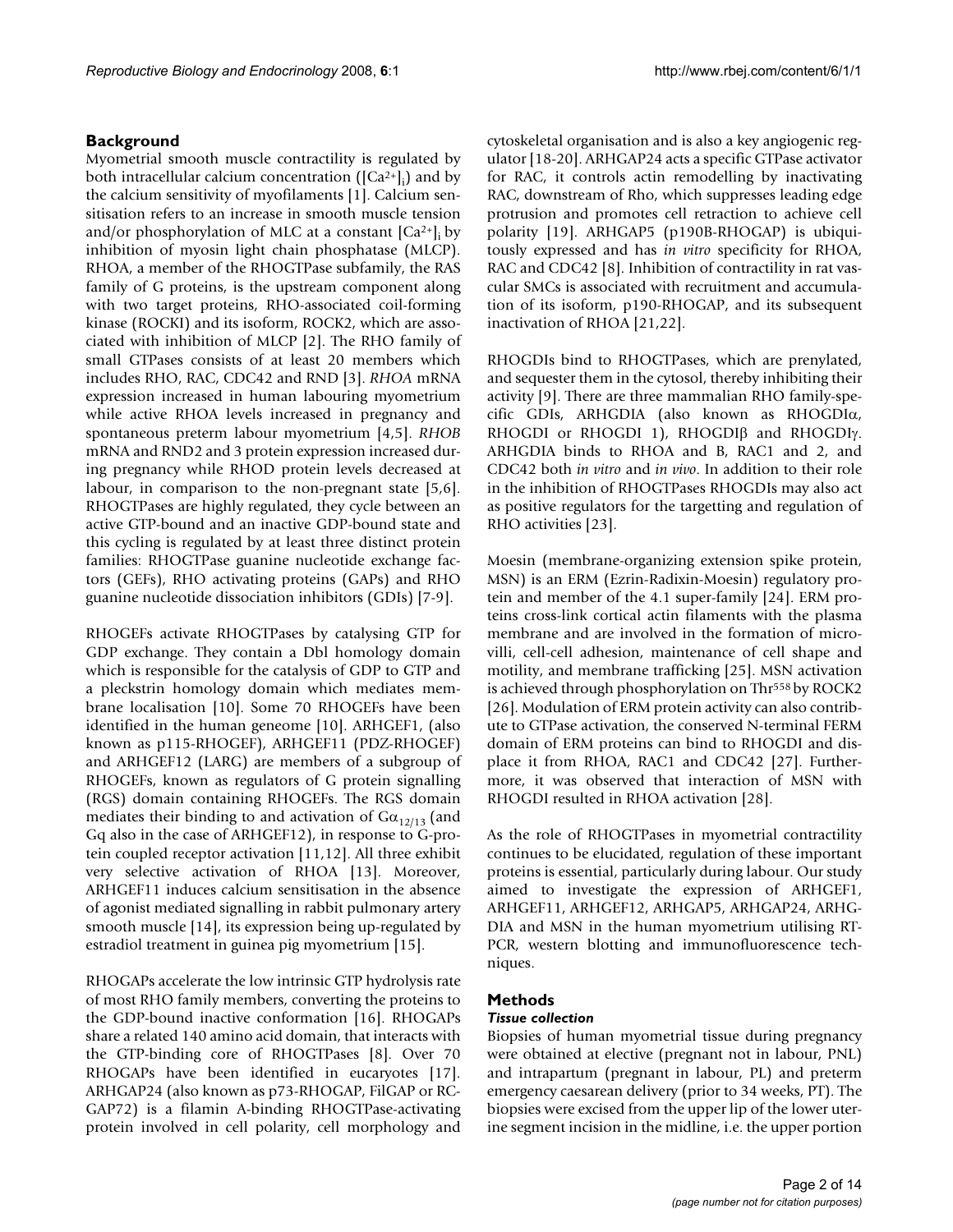of the lower uterine segment. Biopsies of human nonpregnant myometrial tissue (non-pregnant, NP) were obtained from pre-menopausal hysterectomy specimens and women receiving therapy with progestagens, luteinising hormone-releasing hormone analogues, or steroid based medications were excluded from the study. Women who had received prostaglandins or oxytocin for either induction or augmentation of labor were excluded from the study. Women with gynaecologic malignancy were also excluded from the study. Myometrial samples were carefully dissected to minimize decidual inclusion. Ethical Committee approval for the tissue collection procedure was obtained from the Research Ethics Committee University College Hospital, Galway and recruitment was by written informed consent. Immediately upon collection, tissue was rinsed in normal saline for myometrial cell isolation or snap-frozen in liquid nitrogen, and stored at -80°C.

#### *Tissue samples for semi-quantitative RT-PCR*

Myometrial biopsies were obtained at hysterectomy (*n* = 1), elective (*n* = 2) and intrapartum caesarean section (*n* = 2). The reason for hysterectomy was menorrhagia, aged 45. The reasons for elective caesarean section included previous caesarean section (*n* = 2). The reasons for emergency caesarean section were face presentation (*n* = 2). The mean age of the caesarean section women was 38.5 years (range, 36–41) and all the caesarean sections were multigravida and delivered between 37 and 39 weeks' gestation.

#### *Tissue samples for real-time fluorescence RT-PCR*

For real-time RT-PCR confirmation analysis, biopsies of myometrium were obtained at the time of elective (*n* = 7) and intrapartum (*n* = 7) caesarean section. The reasons for elective caesarean section included previous caesarean section (*n* = 6) and placenta praevia (*n* = 1). The reasons for emergency caesarean section were face presentation (*n* = 4), non-reassuring foetal testing (*n* = 1) and previous classical caesarean section (*n* = 2). The mean age of each group was PNL, 34.4 and PL, 34.3 and the overall mean age was 34.35 years (range, 29–41), 3 of whom were primagravida and 11 multigravida. All women were delivered between 37 and 41 weeks' gestation.

#### *Tissue samples for protein expression*

Biopsies of myometrium (for the RHOGEF GAP and GDI tissue westerns) during pregnancy were obtained at elective (*n* = 4) and intrapartum (*n* = 4) caesarean section and at hysterectomy  $(n = 4)$ . The reasons for elective caesarean section were previous caesarean sections (*n* = 4). The reasons for emergency caesarean delivery were non-reassuring foetal testing  $(n = 2)$ , face presentation  $(n = 1)$  and previous classical caesarean section (*n* = 1). The mean age of the women was 33 years (range 31–37), 4 were primagravida and 4 were multigravida. All women were delivered between 39 and 40 weeks' gestation. The hysterectomies were pre-menopausal (*n* = 4) with a mean age of 46.

Biopsies of myometrium during pregnancy for the first moesin western blots, were obtained at elective (*n* = 3) and intrapartum  $(n = 3)$  caesarean section. The reasons for elective caesarean section included maternal request (*n* = 1) and previous caesarean section (*n* = 2). The reasons for emergency caesarean delivery were non-reassuring foetal testing  $(n = 1)$ , failed induction  $(n = 1)$  and failure to progress  $(n = 1)$ . The mean age of the women was 35.5 years (range 30–41), 3 were primagravida and 3 were multigravida. All women were delivered between 39 and 40 weeks' gestation.

Biopsies of myometrium for the last set of moesin western blots, during pregnancy were obtained at intrapartum (*n*  $= 3$ ) and preterm ( $n = 3$ ) caesarean sections. The reasons for emergency caesarean delivery were non-reassuring foetal testing  $(n = 2)$  and undiagnosed breech birth  $(n = 1)$ . The reasons for preterm birth were HELLP syndrome (*n* = 1), foetal abnormality  $(n = 1)$  and ulcerative colitis  $(n = 1)$ . The mean age of the women was 35.5 years (range, 29–37) of which 2 were primagravida and 2 were multigravida. The preterm women were delivered at 32 weeks gestation. The elective and emergency caesarean sections were delivered between 39 and 41 weeks gestation.

## *Myometrial cell isolation and cell culture*

Myometrial tissue samples were minced (finely with any fibrous tissue removed) and digested in sterile filtered Dulbecco's Modified Eagle Medium (DMEM) (minus calf serum) (Sigma-Aldrich, Ireland) containing collagenase type IA (Sigma-Aldrich, Ireland), collagenase type XI (Sigma-Aldrich, Ireland) and 0.1% bovine serum albumin (w/v) (BSA) (Sigma-Aldrich, Ireland) for 45 minutes. The resulting suspension was vortexed and the non-dispersed tissue fragments were separated by filtration of the mixture through sterile gauze layers. Individual cells were then collected by centrifugation at 400 g for 10 minutes. Cells were then washed and centrifuged 2 to 3 times in sterile 1X phosphate-buffered saline (PBS). After washing, cells were cultured in SGM-2 medium (Cambrex, Biowhittaker UK Ltd., Berkshire, UK) at  $37^{\circ}$ C and  $5\%$  CO<sub>2</sub>. Cells were sub-cultivated with trypsin/ethylenediaminetetraacetic acid (EDTA) at a 1:2 or 1:3 split after reaching confluence. Myometrial cells used in experiments were used to passage 8.

Myometrial smooth muscle cells were characterised for mRNA expression of calponin, and estrogen receptor  $\alpha$ and for SM  $\alpha$ -actin mRNA and protein expression.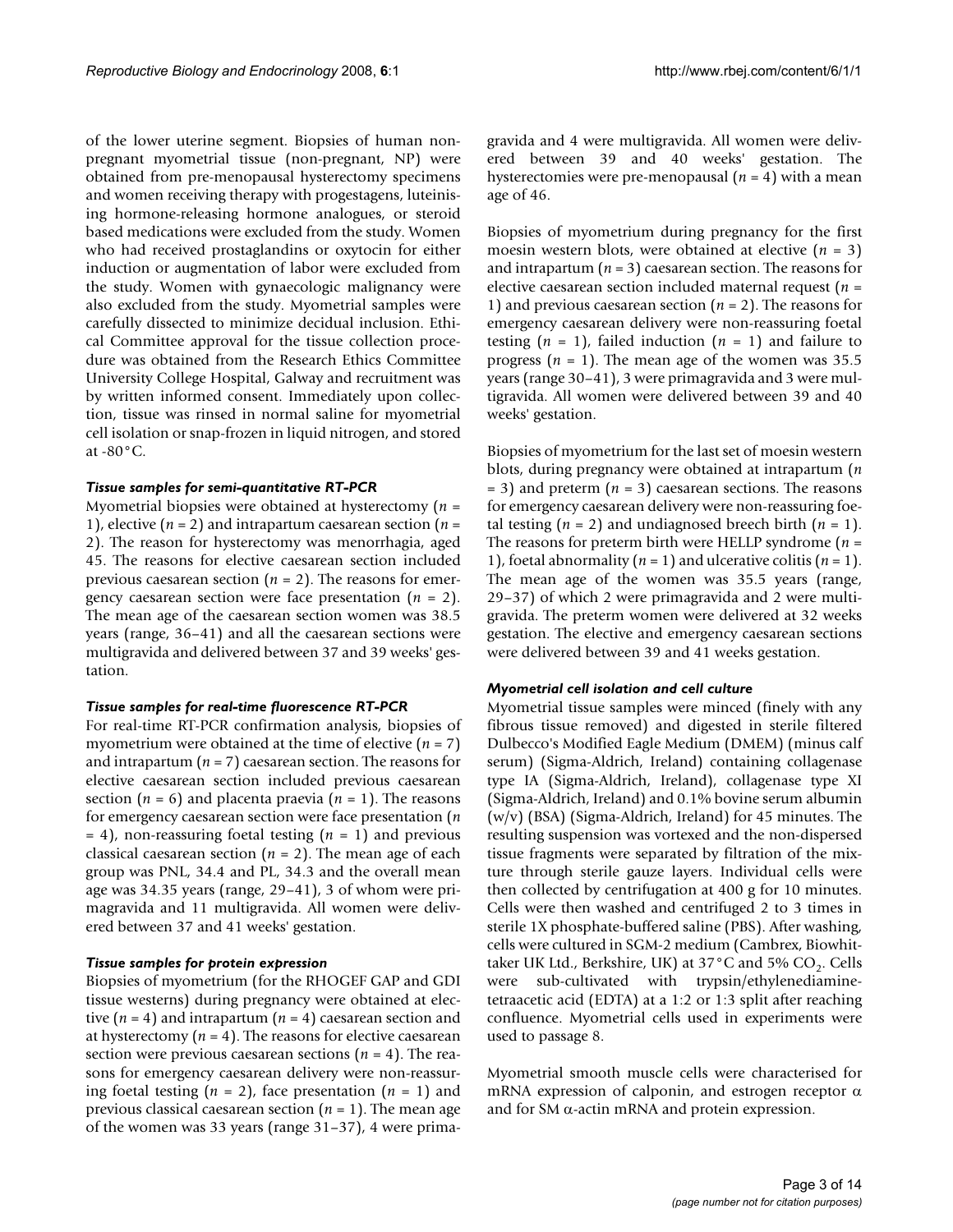#### *RNA extraction and reverse transcription*

Total RNA was isolated from myometrial tissue using TRIzol reagent (Life Technologies Ltd., UK) [29] and from myometrial smooth muscle cells using the RNeasy mini RNA isolation kit (Qiagen, Crawley, West Sussex, UK). All RNA samples were DNase I treated using the DNA-*free*™ kit (Ambion, Spitfire Close, Huntingdon, Cambridgeshire, UK). RNA (500 ng – DNase I treated) was reverse transcribed into complementary DNA (cDNA) for use as a template for Polymerase Chain Reaction (PCR). The RNA samples were then denatured at 65°C for 10 minutes. Reverse transcription was performed at 42°C for 60 minutes in a reaction volume of 20 μl containing the following: oligo dT primer (500 ng), Moloney murine leukaemia virus (M-MLV) reverse transcription buffer (50 mol l<sup>-3</sup> Tris-HCl, pH 8.3, 75 mol l<sup>-3</sup> KCl, 3 mol l<sup>-3</sup> MgCl<sub>2</sub>, 10 mol l-3 dithiothreitol (DTT)) (Promega, Southampton Science Park, Southampton, UK), diethylpyrocarbonate (DEPC) treated water (BDH, UK), deoxyribonucleotide triphosphates (dNTPs)  $(0.2 \text{ mol } l^{-3})$  (Promega, UK) and 200U M-MLV reverse transcriptase (Promega, UK). Reverse transcriptase activity was stopped by heating samples at 65°C for 10 minutes. Control RNA samples, in which no reverse transcriptase was added, were included to confirm that no genomic DNA contamination was present.

## *Semi-quantitative PCR*

0.5–1 μl of this 20 μl reaction was then used in the subsequent PCR. The PCR reaction was performed in a final volume of 50 μl containing 1.5 mol  $\frac{1}{3}$  MgCl<sub>2</sub>, 20 mol l<sup>-3</sup> Tris-HCl, 50 mol l<sup>-3</sup>, KCl pH 8.3 (Promega, UK), 1.25 U Taq DNA polymerase (Promega., UK), 40 mol l<sup>-6</sup> dNTPs and 10 mol l-12 of each sense and antisense primer. cDNA amplification was carried out by an initial denaturation step of 5 minutes at 95°C followed by 34 cycles of denaturation at 94°C for 20 s, annealing at 57°C for 45 s and elongation at 72°C for 45 s, followed by a final extension step at 72°C for 10 minutes. 10 μl of each PCR product was then separated by gel electrophoresis on  $1-1.5\%$  (w/ v) agarose gels. Products were separated alongside a 100 bp DNA molecular weight ladder (Promega, UK) for sizing. The oligonucleotides synthesised (MWG, Ebersberg, Germany) to PCR amplify the genes of interest were:

*ARHGEF1* Sense 5'-AGCGAGTTCAAGAACCTGGA-3'

Antisense 5'-TCGTATATCTGGGCCTCCTG-3' [Genbank: [NM\\_198977\]](http://www.ncbi.nih.gov/entrez/query.fcgi?db=Nucleotide&cmd=search&term=NM_198977)

*ARHGEF11* Sense 5'-GTCTCGAAAGGCAGAGAACG-3'

Antisense 5'-ATCCTTGCCCACTGTATGCT-3' [Genbank: [NM\\_198236\]](http://www.ncbi.nih.gov/entrez/query.fcgi?db=Nucleotide&cmd=search&term=NM_198236)

*ARHGEF12* Sense 5'-GGAGCATCTGGGAATATGGA-3'

Antisense 5'-TCTTGCAGCTGAGGAATGTG-3' [Genbank: [NM\\_015313\]](http://www.ncbi.nih.gov/entrez/query.fcgi?db=Nucleotide&cmd=search&term=NM_015313)

*ARHGAP5* Sense 5'-TCCCCCATCCTATACCATCA-3'

Antisense 5'-CAGGCATTTGCTTCTGTTCA-3' [Genbank: [NM\\_001173\]](http://www.ncbi.nih.gov/entrez/query.fcgi?db=Nucleotide&cmd=search&term=NM_001173)

*ARHGAP24* Sense 5'-GGGCAACAGCAGCAACCACA-3'

Antisense 5'-TCGCTCGGCATTTCGCATTTTTAT-3' [18]

*ARHGDIA* Sense 5'-CATCCAGATCCAGGAGC-3'

Antisense 5'-GACTTGATGCTGTAGCTGCC-3' [30]

*MSN* Sense 5'-CTGATGGAGAGGCTGAAGCA-3'

Antisense 5'-TCTTGGACTCATCTCTGGCA-3' [31]

*ACTB* Sense: 5'-CAACTCCATCATGAAGTGTGAC-3',

Antisense 5'-GCCATGCCAATCTCTCATCTTG-3' [Genbank: [M10277\]](http://www.ncbi.nih.gov/entrez/query.fcgi?db=Nucleotide&cmd=search&term=M10277)

# *Real-time fluorescence PCR using ABI Prism 7000 technology*

Real-time PCR was performed on a 1/125 dilution of each the 7 PNL and 7 PL myometrial cDNA in triplicate for each transcript, using the Applied Biosystems ABI Prism 7000 sequence Detection System (ABI, USA). The PCR reactions were performed in a final volume of 25 μl containing 12.5 μl Sybr Green PCR Master Mix (ABI, USA), 5 μl diluted cDNA and 0.4 μM of each sense and antisense primer. The final volume of 25 μl was achieved using PCR grade water (Sigma-Aldrich, Ireland). cDNA amplification was performed by an initial step of 50°C for 2 minutes an initial denaturation step at 95°C for 10 minutes, followed by 40 cycles of denaturation at 95°C for 15 seconds, annealing at 60°C and elongation at 72°C for 30 seconds each. The sequences of the real time fluorescence RT-PCR oligonucleotide primers for the genes are as above, except *ARHGEF12* and *ARHGDIA*, as alternative primers for these genes were utilised for the real time assay:

*ARHGEF12* Sense 5'-TGTTGGTGACTCTCGGTTCA-3'

Antisense 5'-CCAATGAGTGGCACACAGTCT-3' [32]

*ARHGDIA* Sense 5'-CAGGAAAGGCGTCAAGATTG-3'

Antisense 5'-GTCAGGAACTCGTACTCCTC-3' [33]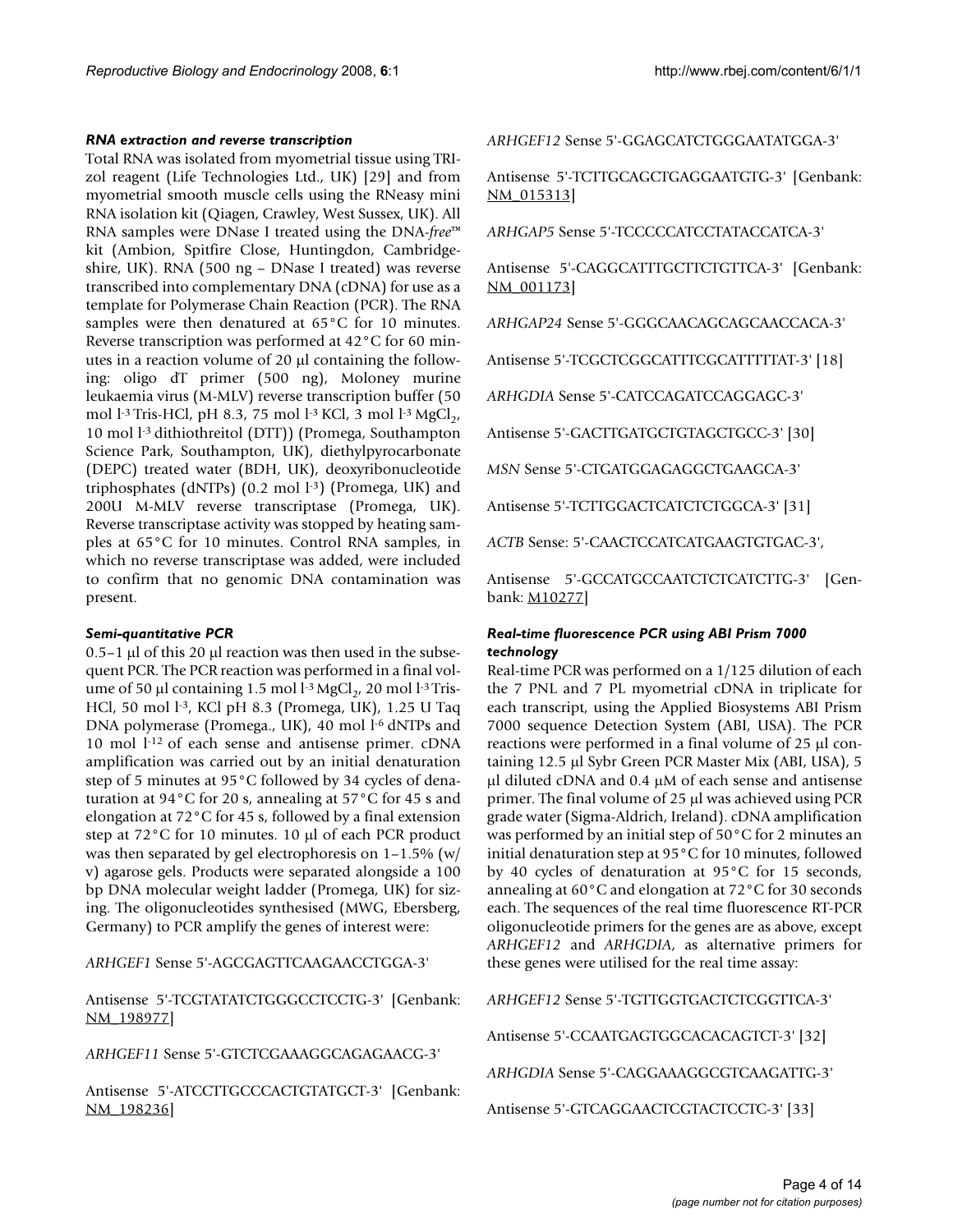Fluorescence data was acquired at the end of each PCR cycle. Melting curve analysis was performed by an initial denaturation step of 95°C for 15 seconds, cooling to 60°C for 10 seconds, and 72°C for 15 seconds. Fluorescence was measured continually during the melting curve cycle. The mean Cycle Threshold (Ct) of each gene for every patient (performed in triplicate) from their standard curves was normalised to the corresponding mean Ct value of β-Actin (ACTB), *Gene* Ct values/*ACTB* Ct values). β-Actin is a housekeeping gene, it is constitutively expressed and is used to normalise mRNA levels between different samples. The normalised Ct values of the 7 PL and the 7 PNL myometrial tissue types (PL v PNL) were analysed using the independent samples t test. Results were expressed as mean normalised Ct units  $\pm$  the standard error of the mean (SEM). A P value of < 0.05 was considered to be statistically significant. Relative fold changes were then calculated using the difference in the mean normalised Ct values (x) between the pregnant at-term and the labouring myometrium for each transcript, Relative fold change = 2x. All statistical analysis was performed using the SPSS statistical package using one way ANOVA with Tukey's post hoc analysis (Statistical Package for the Social Sciences, v.11, SPSS Inc., Chicago, IL, USA) and GraphPad Prism version 4 (GraphPad Software Inc., San Diego, CA, USA). Real time fluorescence RT-PCR products were gel electrophoresed, bands extracted, purified with the Qiaquick Gel Extraction kit (Qiagen, UK) and DNA sequence verified (MWG, Germany).

# *Protein isolation*

Human myometrial tissue was homogenised in ice-cold buffer containing 1% Triton-X (Sigma-Aldrich, Dublin, Ireland) and 0.1% sodium dodecyl sulphate (w/v) (SDS) (Sigma-Aldrich, Ireland). Cellular debris was removed by centrifugation at  $10,000 \times g$ , 4C for 15 minutes. The resultant supernatant was used for Western blot analysis. Human myometrial tissue or myometrial smooth muscle cells or Hela cells were homogenised in Protein lysis buffer: 50 mM Tris pH 7.4, 100 mM NaCl, 5 mM MgCl2, 0.1% Triton X-100, 10% glycerol with inhibitors (10 μg/ ml leupeptin, 10 μg/ml aprotinin, 1 mM PMSF) ice-cold buffer (Sigma-Aldrich, Ireland). Cellular debris was removed by centrifugation at  $10,000 \times g$ ,  $4^{\circ}$ C for 15 minutes. The resultant supernatant was used for Western blot analysis. Protein concentrations were determined using the BCA protein assay reagent kit (Pierce Technology, Rockford, Illinois, USA) as per the manufacturer's protocol, with bovine serum albumin as a standard.

# *Western blot analysis*

Protein samples (30 μg) were heated at 95°C for 5 minutes after addition of an equal volume of 2X sample buffer containing: 62.5 mol  $1-3$  Tris pH 6.8, 2% SDS (w/v) (Sigma-Aldrich, Ireland), 10% glycerol (v/v) (BDH,

Alkem Chemical Ltd, Dublin, Ireland), 5% 2-β mercaptoethanol w/v (Sigma-Aldrich, Ireland) or 5X Laemmli containing 50 mM DTT. This preparation was resolved by electrophoresis on 4–20% (Pierce Technology, USA) or 12% SDS (w/v) polyacrylamide gel electrophoresis (SDS-PAGE) gel at 100 V, room temperature for 60 minutes (BioRad, Hercules, CA, USA) in a buffer containing 25 mol l-3 Tris base, pH 8.3, 19.2 mol l-2 glycine, and 0.1%  $(w/v)$  SDS. The separated proteins were transferred to 0.2 μm nitrocellulose or PVDF membranes at a constant voltage of 100 V at 4C for 60 minutes in transfer buffer containing 25 mol l<sup>-3</sup> Tris base, 192 mol l<sup>-3</sup> glycine, and 20% methanol (v/v), high-performance liquid chromatography (HPLC) grade (Sigma-Aldrich, Ireland). To ensure transfer and equal loading of proteins, blots were stained with Ponceau S solution (Sigma-Aldrich, Ireland) for 5 minutes, followed by washing with de-ionised water, rapid immersion with agitation in 0.1 mol l sodium hydroxide (Sigma-Aldrich, Ireland), and finally washing under flowing de-ionised water for 3 minutes. Membranes were incubated for 1 hour at room temperature with phosphate-buffered saline (PBS; 1 mol l<sup>-2</sup> phosphate buffer, 2.7 mol  $l<sup>-3</sup>$  potassium chloride, and 1.37 mol  $l<sup>-1</sup>$ sodium chloride, pH 7.4) containing 0.05% Tween 20 (v/ v) (Sigma-Aldrich, Ireland) and 5% low-fat milk powder (w/v) (Dawn Dairies, Westmeath, Ireland) to block nonspecific binding. Blots were either incubated for 60 minutes at room temperature or overnight at 4°C, with 1:200 dilution FilGAP antibody or a 1:100 dilution of p115RhoGEF (H-165) sc-20804, 1:100 dilution LARG (H-70) sc-25638, 1:100 dilution p190B RhoGAP (H-160) sc-30206) or 1:750–1000 dilution of RHOGDI (ARHG-DIA) (A20 sc360 Santa Cruz Biotechnology, Inc, Heidelberg, Germany) rabbit polyclonal IgG anti-human primary antibodies or 1:100 dilution PDZ-RhoGEF (N-14 sc-46234), 1:1000 dilution of MSN (C-15 sc 6410), or 1:1000 dilution of p-MSN (Thr 558 sc 12895) goat polyclonal IgG anti-human primary antibodies (Santa Cruz Biotechnology, Germany), or with a 1:5000–15,000 dilution of β-actin (ACTB) mouse monoclonal antibody clone number AC-15 (Sigma-Aldrich, Ireland), diluted in PBS containing 3% bovine serum albumin  $(w/v)$  or 5% lowfat milk powder (w/v) (Dawn Dairies, Ireland), 0.03% Tween 20 (v/v) and 0.1% NaN<sub>3</sub> (v/v). Blots were then washed three times with PBS-0.03%T for 10 minutes each and incubated in a 1:4,000 dilution of a rabbit anti-goat horseradish peroxidase-conjugated antibody (DakoCytomation Ltd, Cambridgeshire, UK) or 1:1000 dilution antirabbit secondary (Pierce Technology, USA) or 1:4000 swine anti-rabbit IgG horseradish peroxidase-conjugated antibody (P-0217 DakoCytomation Ltd, Cambridgeshire, UK) or in 1:4000 dilution of a goat anti-mouse horseradish peroxidase-conjugated antibody (sc2005 Santa Cruz Biotechnology, Germany) or 1:1000 anti-mouse secondary (Pierce Technology, USA) in 1X PBS, 3%BSA (w/v),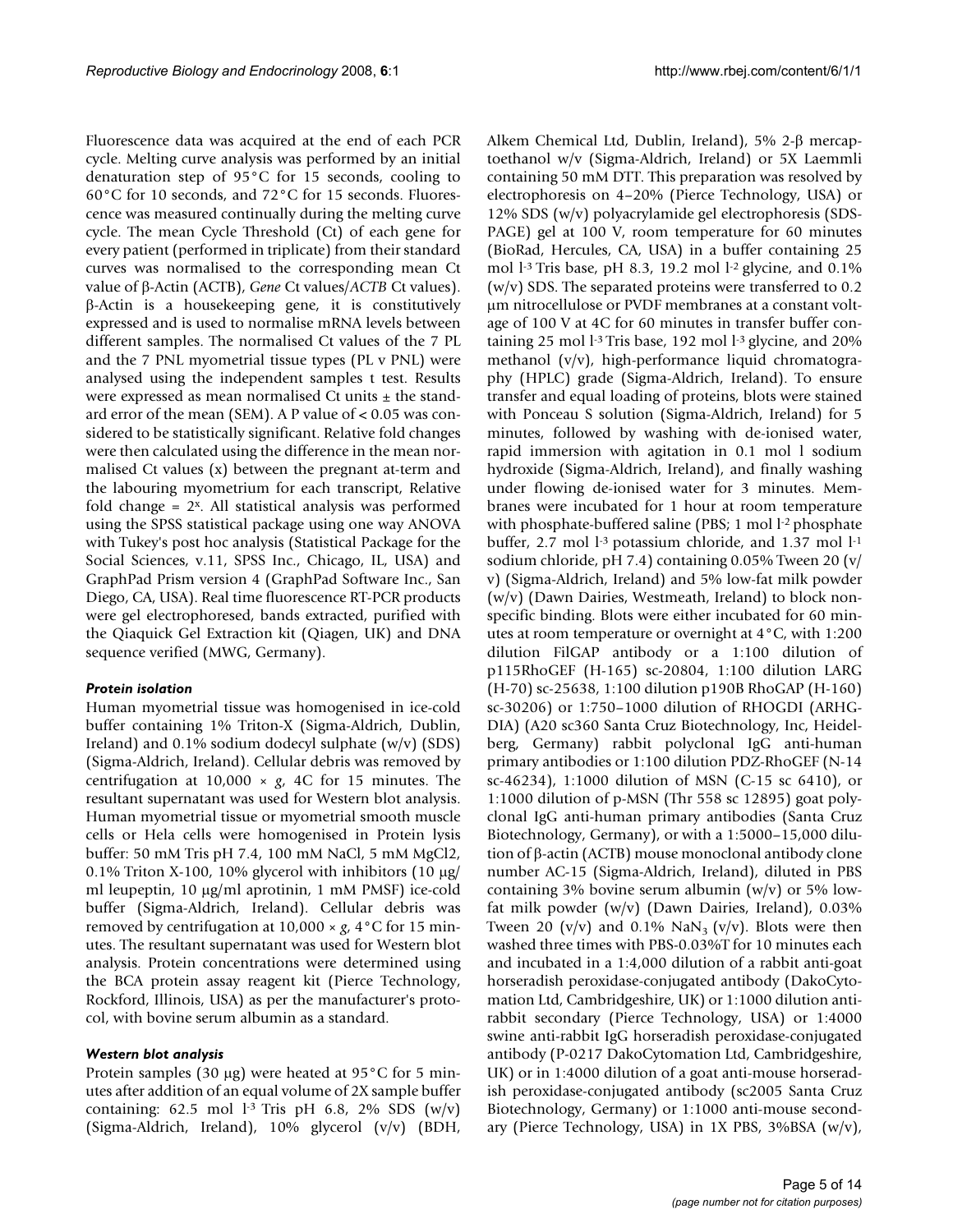0.05% Tween 20 ( $v/v$ ) or in 1X PBS, 5% low-fat milk powder (w/v) (Dawn Dairies, Ireland) with 0.05% Tween 20 for 1 hour at room temperature. Blots were then washed with PBS-0.05%T. Bound secondary antibody was detected using the West-Pico chemiluminescent detection kit as per the manufacturer's protocol (Pierce Technology, USA) or Immobilon Western chemiluminescent HRP substrate (Millipore, USA). The membranes were scanned with the fluorescence imager (FluorchemTM 8900, Alpha Innotech Corporation, San Leandro, California, USA) and AlphaEaseFC software was used to detect the signal, the image was processed and protein expression levels where possible, were determined by densitometric analysis compared to corresponding levels of the housekeeping protein, β-Actin (ACTB). Statistical analysis of the densitometric data (one way ANOVA and Tukey's post hoc analysis) and graph construction were performed using GraphPad Prism version 4 (GraphPad Software Inc., USA).

## *Immunofluorescence microscopy*

Primary myometrial cells (to passage 8) were cultivated on LabTekII 8 well chamber slides (Nalge Nunc Int., Naperville, IL, USA) overnight. The samples were fixed in 4% paraformaldehyde (w/v) for 30 minutes at room temperature and blocked in 1X PBS, 0.01% Triton X-100 (v/v) and 5% serum  $(v/v)$  (donkey or goat). Cells were subsequently incubated with primary antibody in blocking solution, either a 1:50 dilution of MSN (C-15 sc 6410) goat polyclonal IgG anti-human primary antibody, p-MSN (Thr 558 sc12895) goat polyclonal IgG anti-human primary antibody or RHOGDI (ARHGDIA) (A20 sc360) rabbit polyclonal IgG anti-human primary antibody (Santa Cruz Biotechnology, Germany) in PBS/1%BSA overnight at 4°C. Samples were rinsed in 1XPBS 3 times and incubated with Alexa Fluor 488 donkey anti-goat IgG (A11055) or Alexa Fluor 488 goat anti-rabbit IgG (A11070) (Molecular Probes, Eugene, OR, USA) for 1 hour at room temperature and then rinsed in PBS. Control cells were incubated with the secondary antibody alone. After washing the coverslips were mounted on glass slides with Vectashield mounting medium with DAPI (Vector Laboratories, Burlingame CA, USA). Fluorescent images were obtained using the Laser Scanning Microscope LSM 510 (confocal microscope) (Carl Zeiss AG, Strasse 22, Oberkocken, Germany) and the DP70 fluorescence microscope (Olympus, Tokyo, Japan).

# **Results**

# *RHOGTPase regulator mRNA expression in human myometrium*

## *Semi-quantitative RT-PCR*

RT-PCR analysis using DNA-free™ treated RNA demonstrated expression of *ARHGEF1*, *ARHGEF11*, *ARHGEF12*, *ARHGAP5*, *ARHGAP24* and *ARHGDIA* mRNA in human

non-pregnant (NP), pregnant non-labouring (PNL) and labouring (PL) myometrium (Figure 1a–f). The absence of transcripts in reverse transcriptase negative reactions (RT- ) confirmed that all products were RNA derived and not generated from contaminating genomic DNA.

# *Real-time fluorescence RT-PCR*

Relative quantitative expression analysis was then performed on the seven genes *ARHGEF1*, *ARHGEF11*, *ARHGEF12*, *ARHGAP5*, *ARHGAP24*, *ARHGDIA* and *MSN* by real-time RT-PCR. In order to minimise any undue



# Figure I

Representative RT-PCR gel pictures of (a) *ARHGEF1*, (b) *ARHGEF11*, (c) *ARHGEF12*, (d) *ARHGAP5*, (e) *ARHGAP24* and (f) ARHGDIA mRNA expression in non-pregnant (NP), pregnant non-labouring (PNL) and pregnant labouring (PL) human myometrium. Corresponding *ACTB* expression for each gene is presented underneath each gel. The DNA marker 100 bp ladder (Promega, UK) is indicated (M) and sizes of PCR products presented.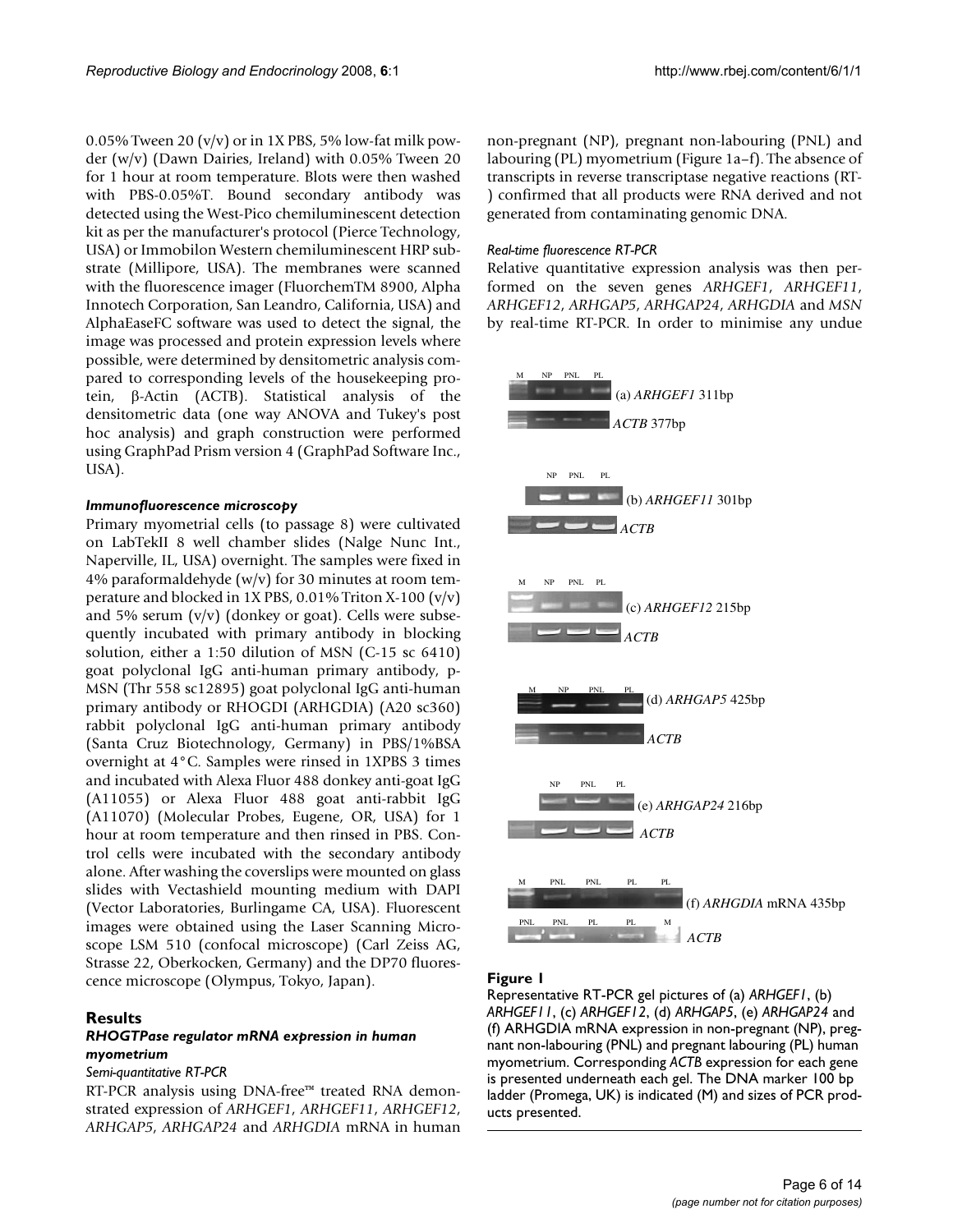experimental error from sources such as pipetting inaccuracies, analysis of each gene was performed in triplicate. RT-PCR product specificity was confirmed using melting curve analysis. Amplification curve crossing points were determined for each gene generated within the initial phase of exponential amplification, per 0.5 μg total RNA in the tissues studied. The mean Ct values for each transcript normalised to β-Actin (per 0.5 μg total RNA), were then averaged and values determined for both labouring (PL,  $n = 7$ ) and non-labouring myometrium (PNL,  $n = 7$ ). The mean β-Actin normalised Ct values for PL and PNL  $±$ SEM, respectively for the 7 genes were: *ARHGEF1* 26.77 ± 0.23, 26.79 ± 0.6; *ARHGEF11* 33 ± 0.44, 33.58 ± 0.94, *ARHGEF12* 29.55 ± 0.48, 29.95 ± 0.67, *ARHGAP5* 27 ± 0.51, 27.46 ± 0.54, *ARHGAP24* 28.9 ± 0.19, 29.82 ± 0.25, *ARHGDIA* 27.08 ± 0.46, 27.29 ± 0.67 and *MSN* 29.09 ± 0.41, 28.5  $\pm$  0.75 which is graphically represented in Figure 2. Relative fold changes were then calculated using the difference in the Ct values (x) between the PL and PNL myometrium for each transcript, Relative fold change =  $2^x$ . *ARHGAP24* showed the greatest fold change increase at labour, by real-time RT-PCR which was significant (1.84 fold increase  $P = 0.0126$ ) in comparison to the nonlabouring at-term myometrium. *ARHGEF11*, *ARHGEF12*, *ARHGAP5*, *ARHGDIA* and *ARHGEF1* showed slight increases in mRNA expression at labour, none of which were significant. A slight decrease in *MSN* expression at labour was also observed, which was not significant. A summary of the fold changes observed using real-time fluorescence RT-PCR is presented in Figure 3.

# *RHOGTPase regulator expression in myometrial smooth muscle cells*

RT-PCR analysis demonstrated expression of *ARHGEF1*, *ARHGEF11*, *ARHGEF12, ARHGAP5*, *ARHGAP24* and *MSN* mRNA in human myometrial smooth muscle cells, that were sub-passaged from primary cells in culture (Figure  $4a(i-vi)$ ).

Western Blot analysis demonstrated expression of pMSN and ARHGDIA proteins in the human myometrial smooth muscle cells (Figure 4b(i–ii)).

# *RHOGTPase regulator protein expression in human myometrium*

## *RHOGEF, RHOGAP and RHOGDI protein expression in human myometrium*

Protein expression of ARHGEF1, ARHGEF11, ARHGEF12, ARHGAP24 and ARHGDIA by western blotting was demonstrated in human myometrium (Figures 5, 6, 7 and 8). Bands of approximately the correct size of 115, 171, 230, 190, 80 and 27 kDa were obtained for ARHGEF1, ARHGEF11, ARHGEF12, ARHGAP5, ARHGAP24 and ARHGDIA respectively, in the myometrium. ARHGAP24 expression was previously demonstrated in HeLa cells [20] and these were used as a positive control for the western blot experiments in human myometrium. HeLa cell lysate was also used in the other western blots, with expression of ARHGEF1, ARHGEF11, ARHGEF12, ARHGAP5, ARHGAP24 and ARHGDIA protein reported in this cancer cell line. The mean β-Actin normalised densitometric units  $\pm$  SEM for ARHGAP24 were PL ( $n = 4$ )  $0.4902 \pm 0.095$ , PNL ( $n = 4$ )  $0.389 \pm 0.044$  and NP ( $n = 4$ )  $0.5751 \pm 0.089$  (Figure 5). From the densitometric analyses therefore, there was a decrease in ARHGAP24 protein expression at PNL in comparison to NP and there was an increase in protein expression at PL in comparison to PNL.

There was no significant difference however in ARHGEF1 expression in myometrial NP, PNL or PL after Western blot densitometric analysis (Figure 6). The averaged β-Actin normalised densitometric units ± SEM for ARHGEF1 were PL  $(n = 4)$  0.2055  $\pm$  0.0303, PNL  $(n = 4)$  $0.2315 \pm 0.015$  and NP (n = 4)  $0.251 \pm 0.015$  (Figure 6).

The mean β-Actin normalised densitometric units  $±$  SEM for ARHGDIA were PL  $(n = 4)$  0.142  $\pm$  0.023, PNL  $(n = 4)$  $0.1541 \pm 0.008$  and NP ( $n = 4$ )  $0.2561 \pm 0.049$  (Figure 7). From the densitometric data there was a decrease in ARH-GDIA expression at PNL and PL in comparison to NP, and where both PNL and PL expression was similar. None of these results however, were significant.

The expression of ARHGEF11, ARHGEF 12 and ARHGAP5 protein was detected however the western blots were not suitable to perform densitometric analysis as expression was weak in some cases with some background on the blots (Figure 8a,b and 8c). Also, the expression of ARHGEF1, 11, 12 and ARHGAP5 was much weaker in the myometrium in comparison to that in the HeLa cells. Two protein bands were visible for ARHGEF11 both in the HeLa cells and in the myometrial tissue samples (Figure 8a). The doublet in the HeLa cells ran higher than those in the myometrial samples possibly due to differences in posttranslational modification or perhaps due to differences associated with the cancer cell line. The lower band in the myometrial samples corresponds most closely to the expected size of 167–171 kDa for human ARHGEF1. ARHGEF12 protein expression was also observed with a band of the expected size of 220–230 kDa with an observed increase in expression in PNL and PL in comparison to NP (Figure 8b).

ARHGAP5 expression was also detected in all the myometrial biopsies examined, with a difference in size, with the HeLa protein band being shifted down the gel, possibly due to alternative posttranslational modifications or a truncated ARHGAP5 version in the cancer cell line (Figure 8c). The band in the myometrial samples appears to be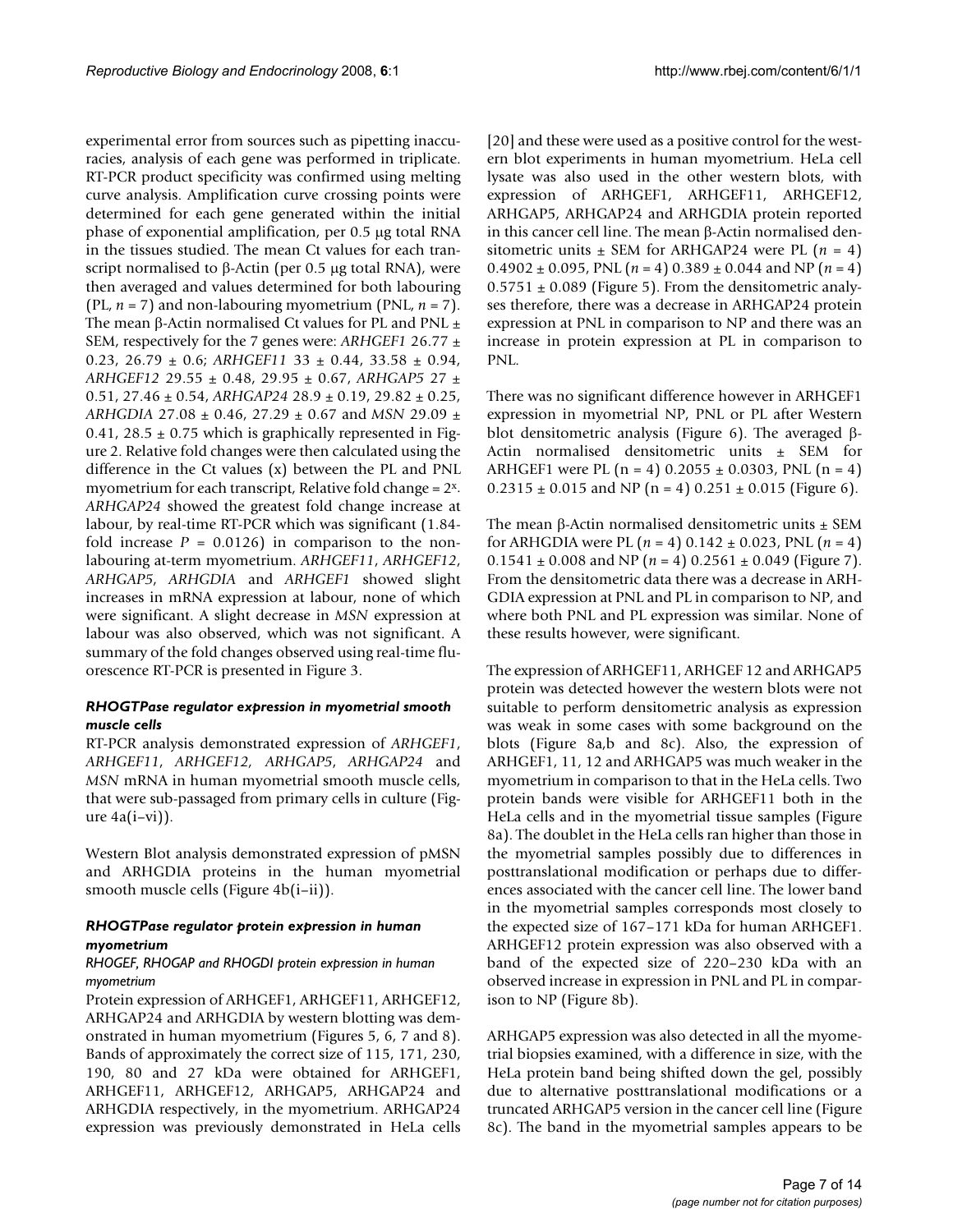



 









*ARHGAP5*





#### Figure 2 and 2008 and 2008 and 2008 and 2008 and 2008 and 2008 and 2008 and 2008 and 2008 and 2008 and 2008 an

Graphical representations of real-time fluorescence RT-PCR results of β-Actin normalised Ct values plotted against myometrial pregnancy state (PL *n* = 7 and PNL *n* = 7) for each of the genes ± SEM (indicated by the error bars):*ARHGEF1*, *ARHGEF11*, *ARHGEF12*, *ARHGAP5*, *ARHGAP24*, *ARHGDIA* and *MSN*. Lower PL Ct values correspond to increased levels of mRNA expression for each gene at PL, in comparison to PNL.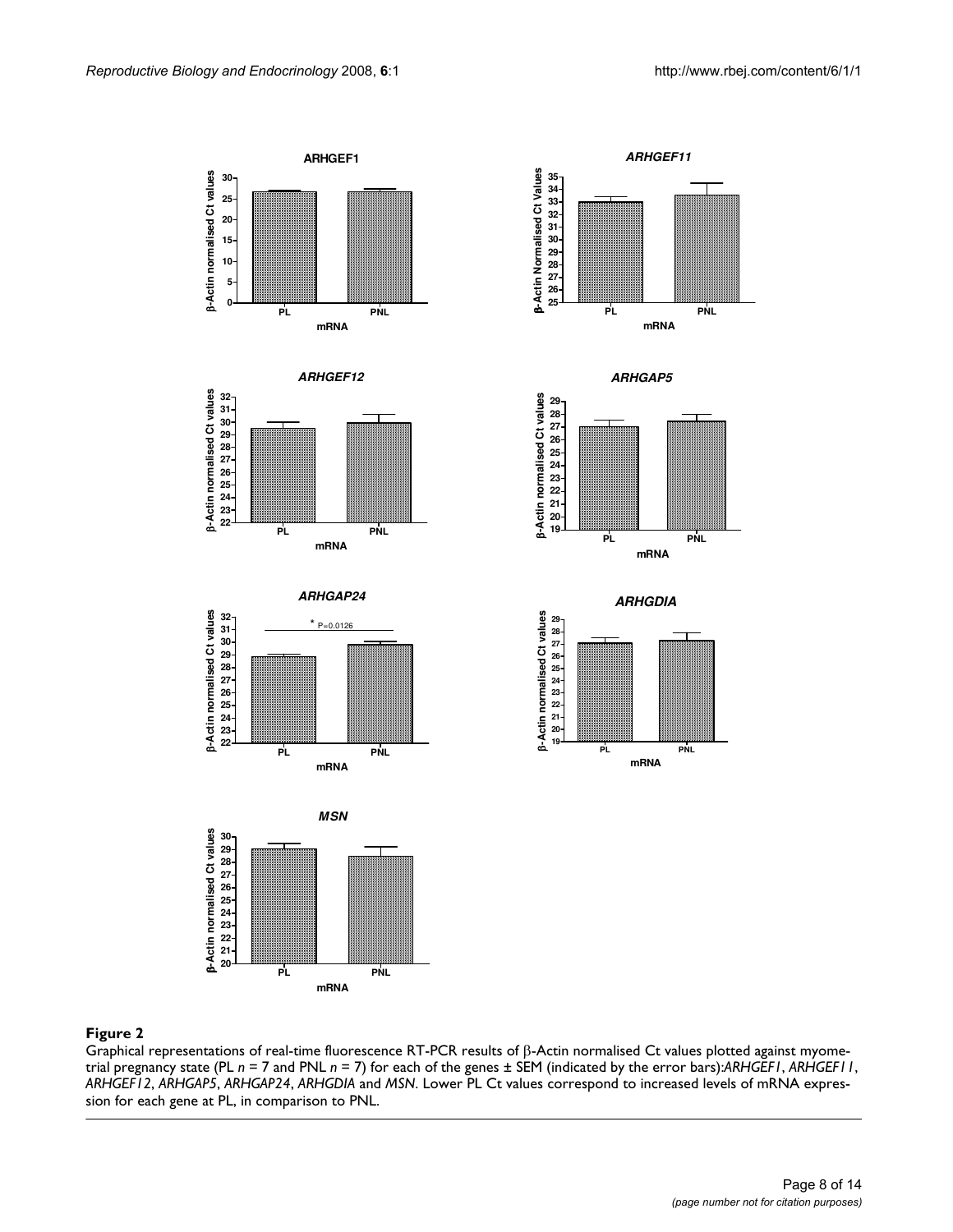



A summary of the fold changes for each gene at labour (*n* = 7) in comparison to the non-labouring state (*n* = 7) in human myometrium, normalised to β-Actin, from real-time fluorescence RT-PCR analyses. Fold change at labour is plotted against gene name: *ARHGEF1*, *ARHGEF11*, *ARHGEF12*, *ARHGAP5*, *ARHGAP24*, *ARHGDIA* and *MSN*, respectively. An asterisk indicates *P* < 0.05.

closer in size to that predicted (190 kDa) for human ARHGAP5.

#### *MSN protein expression in human myometrium*

Western blotting analysis demonstrated MSN protein expression (78 kDa band) in human NP, PL and PNL myometrium (Figure 9a). Phosphorylated moesin or active moesin, p-MSN, protein expression was also observed in NP, PNL, PL and in PT myometrium (Figure 9b and Figure 10a and 10b). No significant difference in p-MSN protein band intensity was evident between the myometrial biopsies (PL v PNL) or (PT v PL), after densitometric analysis (Figure 10a and 10b). The mean β-Actin normalised densitometric units ± SEM for p-MSN (PL v PNL) (Figure 10a) were PL (*n* = 3) 0.853 ± 0.017, PNL (*n*  $= 3$ ) 0.947  $\pm$  0.076 and for p-MSN (PT v PL) densitometry (Figure 5d) PT (*n* = 3) 0.353 ± 0.089, PL (*n* = 3) 0.167 ± 0.023 (Figure 10b). Summarising the densitometric data there was a decrease in p-MSN band intensity at PL in comparison to PNL, though this was not significant (Figure 10a). Also there was a slight increase in p-MSN band intensity in the PT myometrium, in comparison to the PL tissue, though this also was not significant (Figure 10b).

## *ARHGDIA and MSN immunolocalisation in human myometrial smooth muscle cells*

Immunolabelling confocal microscopy localised ARHG-DIA protein to the cytoplasm of human myometrial smooth muscle cells (Figure 11a (i) and (ii)). MSN and pMSN immunofluorescence studies localised the proteins to vesicle structures in the cytoplasm of the myometrial smooth muscle cells (Figure 11c and 11d).



#### Figure 4

a. Representative RT-PCR gel pictures of (i) *ARHGEF1* (ii) *ARHGEF11* (iii) *ARHGEF12* (iv) *ARHGAP5* (v) *ARHGAP24* and (vi) *MSN* mRNA expression in human myometrial cells (lanes 1 and 2 of each gel and lanes 2–3 for MSN). The PCR negative control is indicated (C). The DNA marker 100 bp ladder (Promega, UK) is indicated (M). b. Representative western blots of (i) p-MSN and (ii) ARHGDIA protein expression in human myometrial cells (lanes 1–4 of each gel). The corresponding β-Actin (ACTB) western blot is presented underneath the appropriate blot. Molecular weights are indicated in kDa.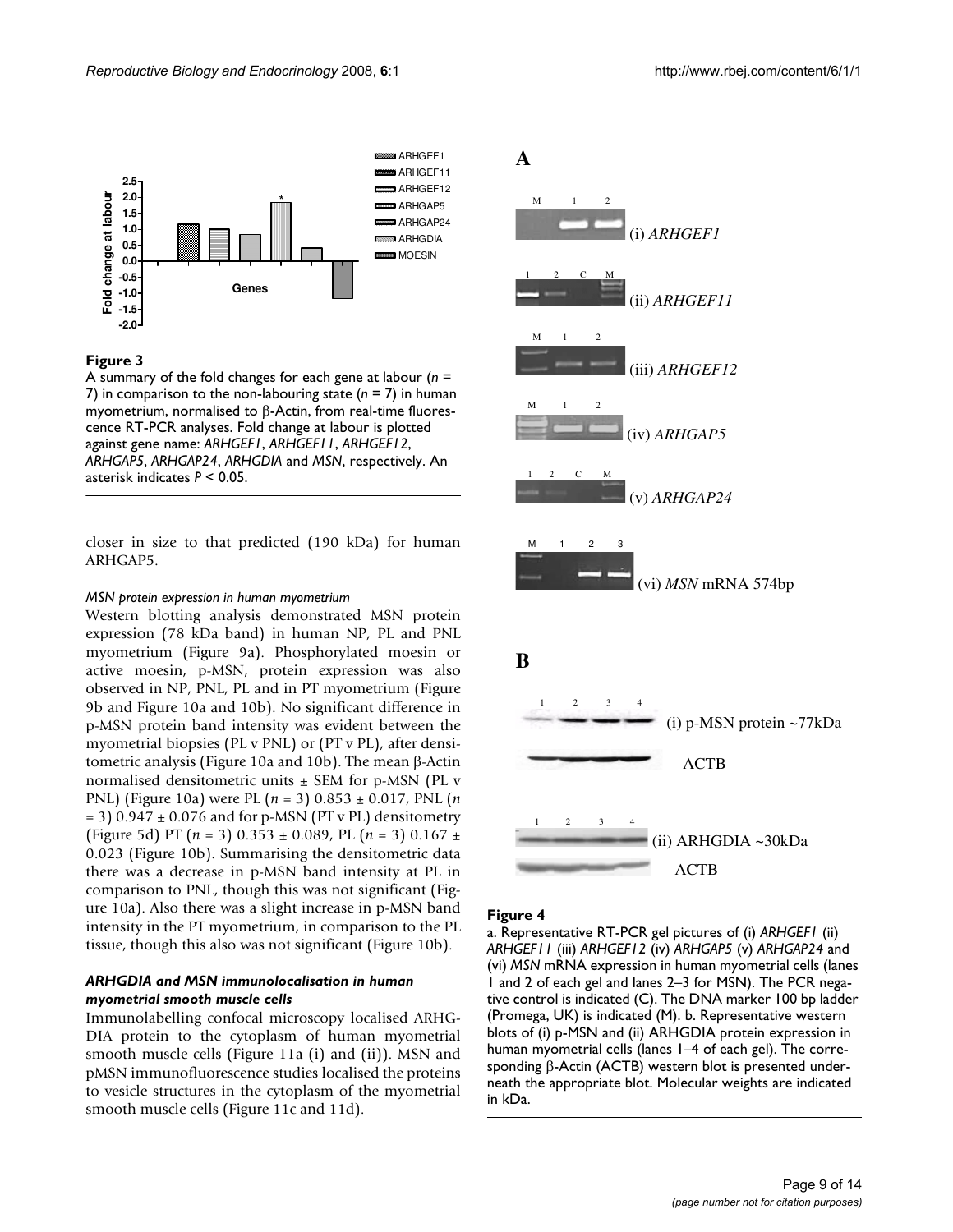

Representative Western blot of ARHGAP24 expression in samples of PL (*n* = 4), PNL (*n* = 4) and NP (*n* = 4) human myometrium, and HeLa cells (H). The corresponding ACTB protein expression is presented underneath. Protein bands of interest are indicated with arrows and molecular weights are indicated in kDa. Quantitative densitometric analysis of the western blot is presented, with β-Actin normalised densitometric units for each protein plotted against pregnancy state ± SEM (indicated with error bars).

# **Discussion**

It is now established that RHOA, B and D and RND molecules of the RHOGTPase subfamily of RAS proteins are involved in the regulation of myometrial function during pregnancy and labour. Regulation of these myometrial GTPases is therefore essential, at this critical time.

We have determined that some RHOGTPase regulators, ARHGEF1, ARHGEF11, ARHGEF12, ARHGAP5, ARHGAP24, ARHGDIA and MSN are expressed in human myometrium during pregnancy, labour and in the nonpregnant state. Their expression was also detected in the smooth muscle cells of this tissue. All three RHOGEFs, ARHGEF1, ARHGEF11, ARHGEF12 were previously reported in vascular smooth muscle and exhibited very selective activation of RHOA [13,34,35]. ARHGEF1 mRNA or protein expression did not significantly alter in the myometrium at term pregnancy, at labour or in the non-pregnant state.

ARHGEF11 has the ability to induce calcium sensitisation in rabbit pulmonary artery smooth muscle [14]. Furthermore, ARHGEF11 myometrial mRNA expression was



#### Figure 6

Representative Western blot of ARHGEF1 expression in samples of PL (*n* = 4), PNL (*n* = 4) and NP (*n* = 4) human myometrium, and HeLa cells (H). The corresponding ACTB protein expression is presented underneath. Protein bands of interest are indicated with arrows and molecular weights are indicated in kDa. Quantitative densitometric analysis of the western blot is presented, with β-Actin normalised densitometric units for each protein plotted against pregnancy state ± SEM (indicated with error bars).

reported to be up-regulated after estradiol treatment of ovariectomised guinea pigs [15]. However ARHGEF11 mRNA expression did not vary in the pregnant human myometrium. Moreover, the expression of ARHGEF11 protein was weaker in all the myometrial samples analysed, in comparison to the HeLa cells. ARHGEF12 mRNA and protein expression was detected in human myometrium and on the myometrial smooth muscle cells. However, no significant difference in gene expression was observed between the myometrial samples at the different time-points.

The expression of two RhoGTPases, ARHGAP5 and ARHGAP24 was observed in human myometrium and on myometrial smooth muscle cells, with a significant 1.84 fold increase in *ARHGAP24* mRNA and a slight increase in protein expression at labour in comparison to the nonlabouring state. In vascular smooth muscle cells it has been determined that ARHGAP24 is a key regulator of angiogenesis, where it displays GTPase activity to RHO [18]. It is also known that it acts as a GTPase activator for RAC by converting it to an inactive GDP bound state. It controls actin remodelling by inactivating RAC, downstream of Rho [19]. ARHGAP24 can also suppress RAC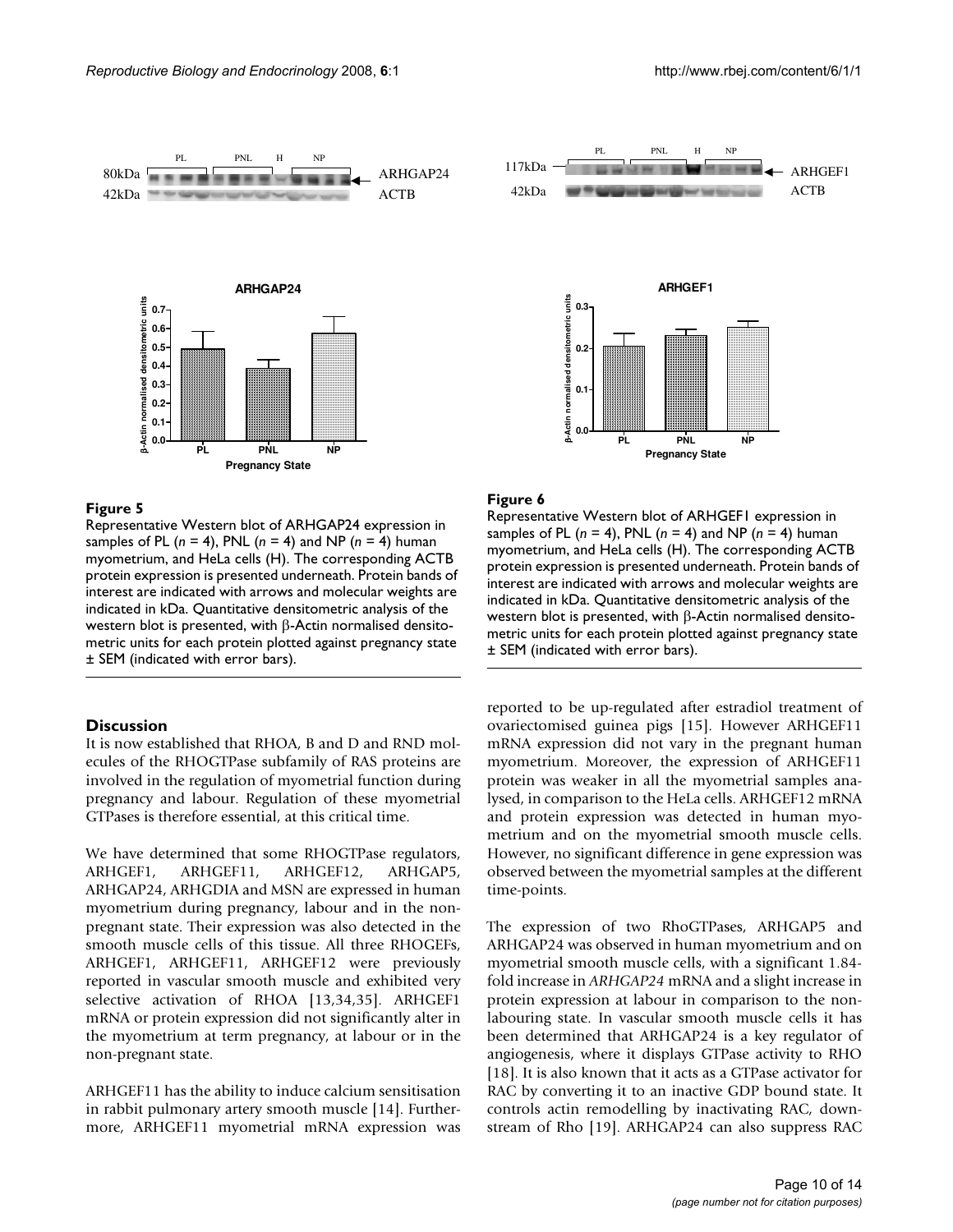

Representative Western blot of ARHGDIA expression in samples of PL (*n* = 4), PNL (*n* = 4), NP (*n* = 4) human myometrium, and HeLa cells (H). The corresponding ACTB protein expression is presented. Protein bands of interest are indicated with arrows and molecular weights are indicated in kDa. Quantitative densitometric analysis of the western blot is presented, with β-Actin normalised densitometric units for each protein plotted against pregnancy state ± SEM (indicated with error bars).

and CDC42 *in vitro*, and its over-expression induces cell rounding with disruption of actin stress fibres and formation of membrane ruffles, lamellipodia and filopodia [20]. The observed increase in ARHGAP24 expression at labour in the myometrium may result in the inhibition of RHOGTPases, perhaps RAC and CDC42 or others, perhaps resulting in the alteration of uterine smooth muscle contractility at labour.

ARHGAP5 or p190B-RhoGAP as it is also known, is ubiquitously expressed and it has previously been established that it displays specificity for RHOA, RAC and CDC42 [8,36]. Recruitment of it's isoform, p190-RHOGAP is associated with RHOA inactivation and inhibition of contractility in rat vascular smooth muscle cells [21]. ARHGAP5 myometrial mRNA expression was not significantly different at term pregnancy or at labour. ARHGAP5 protein expression was demonstrated in human myometrium and mRNA expression determined on myometrial smooth muscle cells.



#### Figure 8

Representative Western blots of (a) ARHGEF11 (b) ARHGEF12 (c) ARHGAP5 expression in samples each of pregnant labouring (PL, *n* = 4) pregnant non-labouring (PNL, *n* = 4) and non-pregnant (NP, *n* = 4) human myometrium, and HeLa (H) cells. The corresponding ACTB protein expression is also presented. Protein bands of interest are indicated with arrows and molecular weights are indicated in kDa.

RHOGDIs are also thought to play an important role in regulating the association of RHOGTPases with cell membrane compartments. This is based on their ability to mask the prenyl group of post-translationally modified GTPases, thereby inhibiting the interaction of these GTPases with membranes [9]. ARHGDIA can bind to RHOA and B, RAC1 and 2, and CDC42 and therefore result in their inhibition by binding to these RHOGTPases and maintain them in the cytosol [23]. We observed *ARH-GDIA* mRNA and protein expression in human myometrium at term labour, at labour and in the nonpregnant state and also in human myometrial smooth muscle cells. A decrease in its protein expression at labour and at term pregnancy, in comparison to the non-pregnant state, suggests decreased RHOGDI expression may result in increased RHOGTPase activation observed during pregnancy and labour [4-6] by being unable to bind to the RHOGTPases in the cytosol. Immunofluorescent confocal microscopy localised ARHGDIA protein to the cytoplasm of myometrial smooth muscle cells. The decrease in expression of ARHGDIA at labour and at the end of pregnancy may result in the decrease of its inhibitory effect on RHOGTPases either RHOA or RHOB or other RHOGT-Pases, thus enabling them to be activated by RHOGEFs.

Although RHOGEFs have received much attention as key players in GTPase activation, there is also evidence to sug-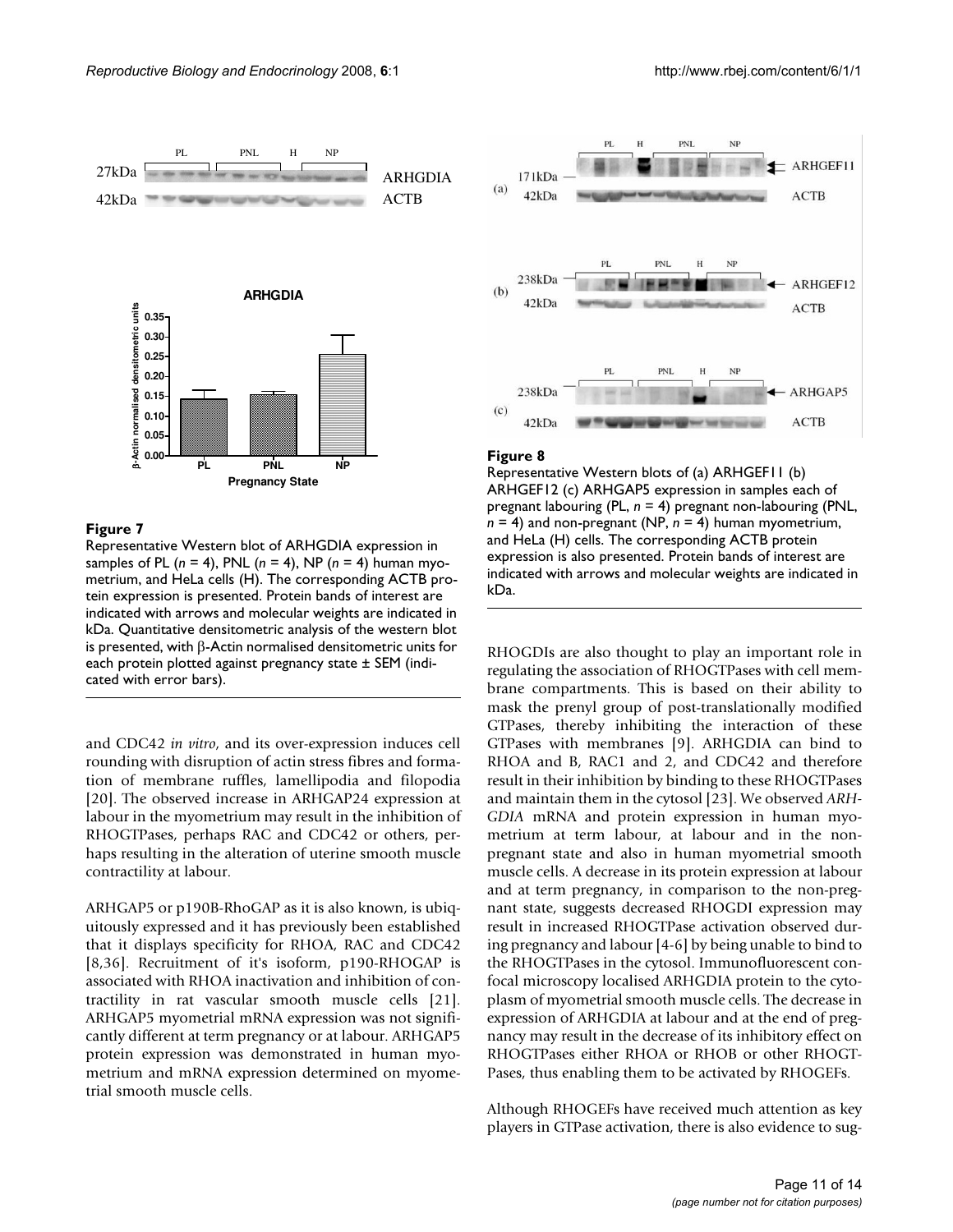

(a) Representative western blot of MSN protein expression (indicated with an arrow) in non-pregnant (NP), pregnant non-labouring (PNL) and pregnant labouring (PL) human myometrium. The corresponding ACTB expression is also presented. (b) Representative western blot of p-MSN protein expression (indicated with an arrow) in non-pregnant (NP), pregnant non-labouring (PT) and pregnant labouring (PL) human myometrium. Corresponding ACTB expression is presented underneath the blot.

gest that RHOGAPs and RHOGDIs may play a role in the activation of the RHOGTPase cycle and do not just deactivate or inhibit GTPases. For example, the interaction between RHOGDI and RHO can be inhibited by binding of RHOGDI to members of the ERM family, that serve as crosslinkers between actin filaments and the plasma membrane [27]. The modulation of ERM protein activity therefore may contribute to the activation of GTPases, presumably by sequestering RHOGDI [37].

The expression of the ERM, MSN was observed for the first time in this study in the human myometrium, and its expression demonstrated in human myometrial smooth muscle cells. Activated or phosphorylated MSN protein was also observed in the smooth muscle cells. This key protein can cross-link the cortical actin cytoskeleton to plasma membrane protein, regulating cell motility and



#### Figure 10

(a) Representative Western blot analysis of p-MSN expression with corresponding ACTB blot, in PL (*n* = 3) and PNL (*n*  = 3) human myometrium. Densitometric analysis of the above p-MSN protein expression normalised to ACTB is also presented, with normalised densitometric units plotted against pregnancy state. (b) Representative Western blot analysis of p-MSN protein expression with corresponding ACTB blot, in PT (*n* = 3) and PL (*n* = 3) human myometrium. Densitometric analysis of the above p-MSN protein expression normalised to ACTB is also presented, with normalised densitometric units plotted against pregnancy state.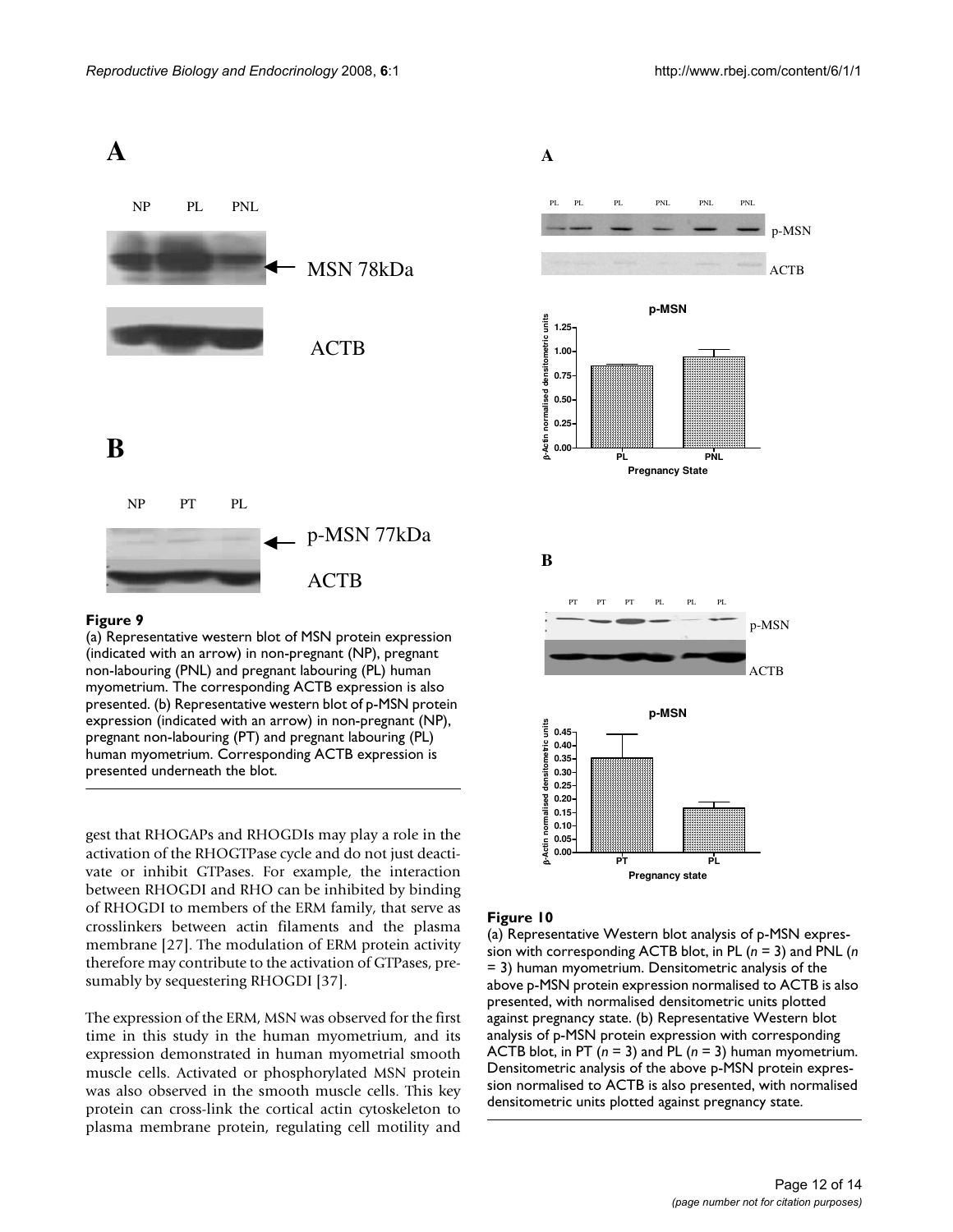

 $\alpha$  (d) p-MSN (d) p-MSN

## **Figure 11**

**Immunofluorescence confocal microscopy**: (a(i-ii)) ARHGDIA and (c) MSN and (d) p-MSN confocal microscopy immunolocalisation in human primary myometrial smooth muscle cells. A FITC negative control is presented (b) and the original magnification was ×40.

adhesion and is also a RHO downstream effector. This molecule therefore, serves an important function in all cells, enabling cell adhesion and actin cytoskeletal movement of cells. Myometrial smooth muscle MSN may be activated during contraction and thus result in the activation of RHOGTPases through the displacement of RHO from RHOGDI.

RHOGTPases play many significant roles in the body and none more so than in the myometrium during pregnancy and labour. Regulation of these molecules is vital as any error in their control could have serious consequences, such as in preterm labour. The expression of the various RHOGEFs, RHOGAPs, a RHOGDI and MSN in the human myometrium and the increase in ARHGAP24 expression at labour suggests a complex RHO regulatory mechanism exists in this tissue which may play a role in the control of myometrial contractility. Further investigation however, is necessary to fully elucidate the biochemical pathways involved.

# **Conclusion**

This study demonstrated the expression of ARHGEF1, ARHGEF11, ARHGEF12, ARHGAP5, ARHGAP24, ARHG-DIA and MSN in human myometrium, at term pregnancy, at labour, in the non-pregnant state and in myometrial smooth muscle cells. It was also determined that *ARHGAP24* mRNA expression significantly increased at labour. These data demonstrate the expression of RHOGTPase regulatory molecules in the myometrium and suggest some may play a role in the control of contractility in this tissue at labour.

# **Competing interests**

The author(s) declare that they have no competing interests.

# **Authors' contributions**

MOB conceived the idea and design of the project, acquired the data, drafted the manuscript, performed semi-quantitative RT-PCR, fluorescence real-time RT-PCR, tissue westerns, cellular westerns and immunofluorescence microscopy. DF performed tissue westerns and BM performed semi-quantitative RT-PCR. JJM provided the myometrial tissue samples, read and edited the final document. TJS acquired funding, supervised the research group, read and edited the final document. All authors read and approved the final document.

## **Acknowledgements**

The rabbit anti-human ARHGAP24 (FilGAP) polyclonal antibody was kindly provided by Dr. Yasutaka Ohta, Kitasato University, Sagamihara, Kanagawa, Japan. The authors are grateful to the medical and midwifery staff at University College Hospital Galway for their assistance with patient recruitment and tissue collection and to the research nurse Mary Quinn for acquiring patient data. The authors acknowledge Dr. Tom Flanagan for his assistance with the immunofluorescence microscopy. The authors thank David Connolly and Dr Howard Fearnhead for the HeLa cell lysate. This study was funded by the Health Research Board of Ireland and the Higher Education Authority of Ireland's Programme for Research in Third Level Institutions.

## **References**

- 1. Sanborn BM: **[Hormones and calcium: mechanisms controlling](http://www.ncbi.nlm.nih.gov/entrez/query.fcgi?cmd=Retrieve&db=PubMed&dopt=Abstract&list_uids=11429639) [uterine smooth muscle contractile activity. The Litchfield](http://www.ncbi.nlm.nih.gov/entrez/query.fcgi?cmd=Retrieve&db=PubMed&dopt=Abstract&list_uids=11429639) [Lecture.](http://www.ncbi.nlm.nih.gov/entrez/query.fcgi?cmd=Retrieve&db=PubMed&dopt=Abstract&list_uids=11429639)** *Exp Physiol* 2001, **86(2):**223-237.
- 2. Uehata M, Ishizaki T, Satoh H, Ono T, Kawahara T, Morishita T, Tamakawa H, Yamagami K, Inui J, Maekawa M, Narumiya S: **[Calcium sen](http://www.ncbi.nlm.nih.gov/entrez/query.fcgi?cmd=Retrieve&db=PubMed&dopt=Abstract&list_uids=9353125)[sitization of smooth muscle mediated by a Rho-associated](http://www.ncbi.nlm.nih.gov/entrez/query.fcgi?cmd=Retrieve&db=PubMed&dopt=Abstract&list_uids=9353125)**  $h$ ypertension. **389(6654):**990-994.
- 3. Etienne-Manneville S, Hall A: **[Rho GTPases in cell biology.](http://www.ncbi.nlm.nih.gov/entrez/query.fcgi?cmd=Retrieve&db=PubMed&dopt=Abstract&list_uids=12478284)** *Nature* 2002, **420(6916):**629-635.